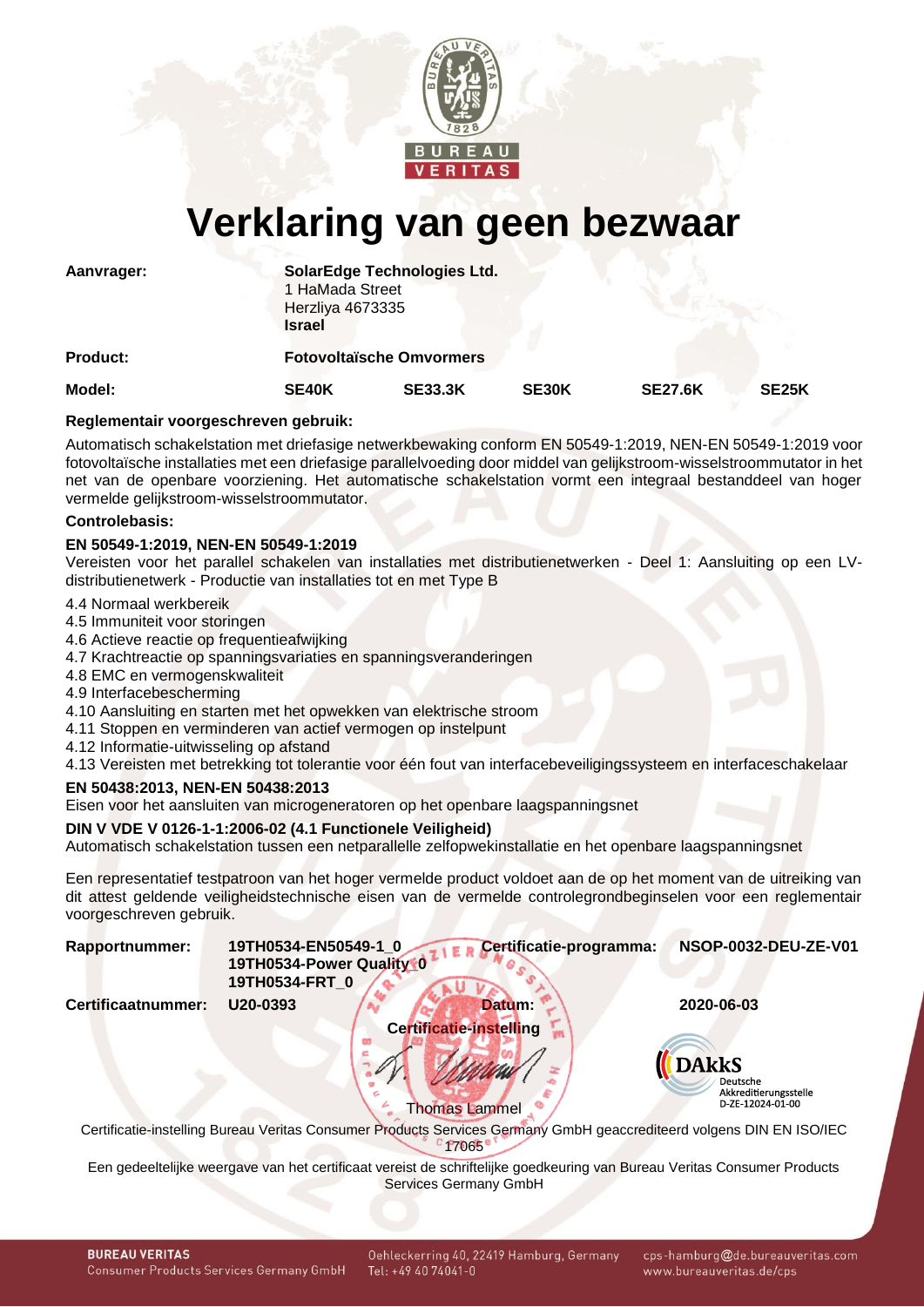

| <b>Appendix</b>                                                                  |                                                                                     |                |       |                          |  |
|----------------------------------------------------------------------------------|-------------------------------------------------------------------------------------|----------------|-------|--------------------------|--|
| Extract from test report according to EN 50549-1                                 |                                                                                     |                |       | Nr. 19TH0534-EN50549-1_0 |  |
| Type Approval and declaration of compliance with the requirements of EN 50549-1. |                                                                                     |                |       |                          |  |
| Manufacturer / applicant:                                                        | SolarEdge Technologies Ltd.<br>1 HaMada Street<br>Herzliya 4673335<br><b>Israel</b> |                |       |                          |  |
| <b>Micro-generator Type</b>                                                      | Grid-tied photovoltaic inverter                                                     |                |       |                          |  |
|                                                                                  | SE30K                                                                               | <b>SE33.3K</b> | SE40K |                          |  |
| Input DC voltage range [V]                                                       | $680 - 1000$                                                                        |                |       |                          |  |
| Input DC current [A]                                                             | 36,25                                                                               | 40,0           | 48,25 |                          |  |
| <b>Output AC voltage [V]</b>                                                     | 277 Vac, L-N<br>480 Vac, L-L                                                        |                |       |                          |  |
| <b>Output AC current [A]</b>                                                     | 36,25                                                                               | 40,0           | 48,25 |                          |  |
| <b>Output power [VA]</b>                                                         | 30000                                                                               | 33300          | 40000 |                          |  |
|                                                                                  |                                                                                     |                |       |                          |  |
|                                                                                  | SE25K                                                                               | <b>SE27.6K</b> | SE30K | SE30K                    |  |
| Input DC voltage range [V]                                                       | $680 - 1000$                                                                        |                |       |                          |  |
| Input DC current [A]                                                             | 36,25                                                                               | 40,0           | 43,5  | 43,5                     |  |
| <b>Output AC voltage [V]</b>                                                     | 220/230 Vac, L-N<br>380/400 Vac, L-L                                                |                |       |                          |  |
| <b>Output AC current [A]</b>                                                     | 36,25                                                                               | 40             | 43,5  | 43,5                     |  |
| <b>Output power [VA]</b>                                                         | 25000                                                                               | 27600          | 29990 | 30000                    |  |
|                                                                                  |                                                                                     |                |       |                          |  |
|                                                                                  | <b>SE33.3K</b>                                                                      |                |       |                          |  |
| Input DC voltage range [V]                                                       | $680 - 1000$                                                                        |                |       |                          |  |
| Input DC current [A]                                                             | 48,25                                                                               |                |       |                          |  |
| <b>Output AC voltage [V]</b>                                                     | 220/230 Vac, L-N<br>380/400 Vac, L-L                                                |                |       |                          |  |
| <b>Output AC current [A]</b>                                                     | 48,25                                                                               |                |       |                          |  |
| <b>Output power [VA]</b>                                                         | 33300                                                                               |                |       |                          |  |
|                                                                                  |                                                                                     |                |       |                          |  |
| <b>Firmware version</b>                                                          | DSP1:1.20 / DSP2: 2.20                                                              |                |       |                          |  |
|                                                                                  |                                                                                     |                |       |                          |  |
| <b>Measurement period:</b>                                                       | 2019-11-29 - 2020-05-29                                                             |                |       |                          |  |
| Description of the structure of the newer generation unit-                       |                                                                                     |                |       |                          |  |

**Description of the structure of the power generation unit:**

The power generation unit is equipped with a PV and line-side EMC filter. The power generation unit has no galvanic isolation between DC input and AC output. Output switch-off is performed with single-fault tolerance based on two series-connected relays in each line and neutral. This enables a safe disconnection of the power generation unit from the network in case of error.